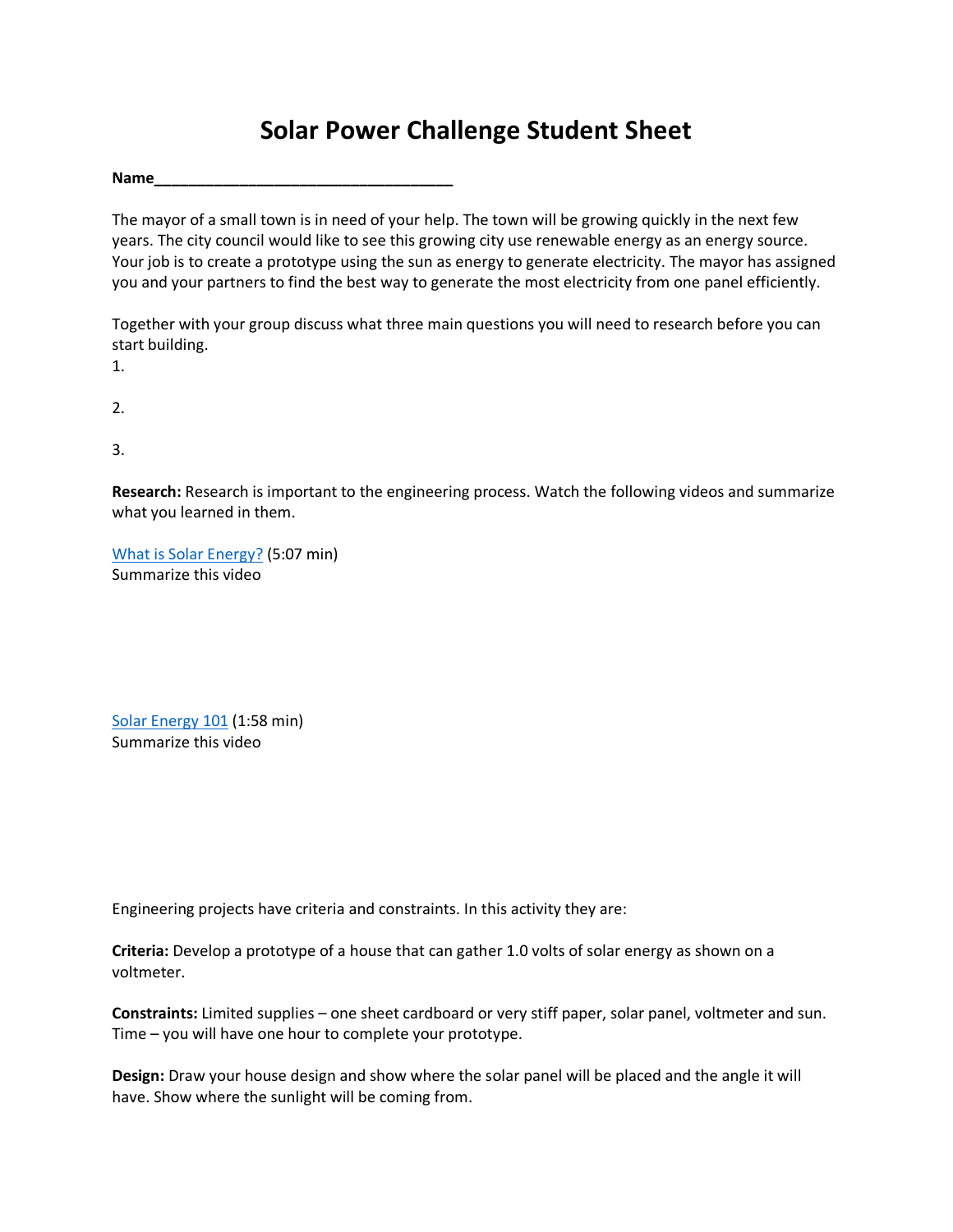**Testing:** Take your prototype outside at least three times throughout the day to gather data. You must place it in the same location each time. Once outside, give your solar panel time to gather the sun's energy. Then take a measurement of the amount of energy the sun generated by using the voltmeter.

## **Record your observations:**

## **Day 1 Weather:**

Angle of solar panel:

Time: Volts: Observation:

Time: Volts: Observation:

Time: Volts: Observation:

**Analysis**: Answer the following questions. 1) How did your solar panel perform? Give some examples from your observations.

2) What changes do you need to make with the solar panel to make it more efficient or fix issues during testing?